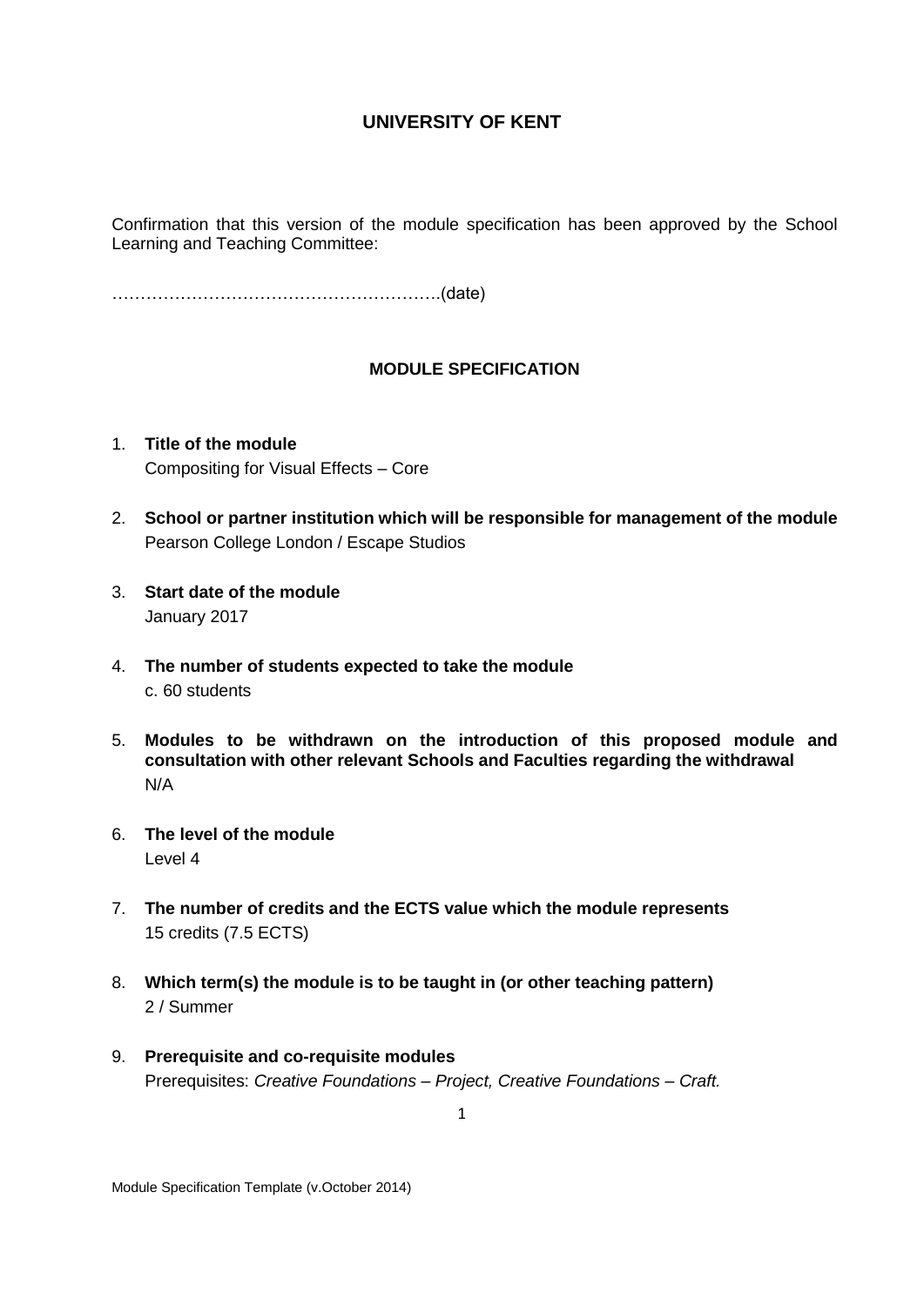## 10. **The programmes of study to which the module contributes**

MArt/BA Art of Visual Effects MArt/BA Art of Video Games MArt/BA Art of Computer Animation

## 11. **The intended subject specific learning outcomes**

On successful completion of this module, students will have Knowledge & Understanding (K) of…

1. The theory and role of Compositing in VFX production and its place in the wider creative industries

On successful completion of this module, students will have Intellectual Skills (I) in…

1. Evaluating standard tools, techniques, and approaches for the creation of a final VFX composited shot

On successful completion of this module, students will have Subject Specific Skills (S) in…

1. Selecting and using appropriate compositing tools and techniques for use in a VFX production, to meet specified objectives

## 12. **The intended generic learning outcomes**

On successful completion of this module, students will have Transferable Skills (T) in…

- 1. Delivering a project to meet a specific set of objectives within defined time and resource constraints
- 2. Communicating to a variety of audiences in a technical and creative context

### 13. **A synopsis of the curriculum**

This module introduces students to the fundamentals of layering multiple image elements in an efficient workflow. It takes students from zero experience to providing a sound foundation on which to build their compositing skills. Through intensive hands-on projects students begin to learn the latest software and techniques, including compositing, colour correction and keying. The aims are:

- To develop students' understanding of the use and role of Compositing in Visual **Effects**
- To gain a grounding in basic practice that will inform students work and will relate to or complement a chosen career path.

Keywords: Compositing, colour, keying, VFX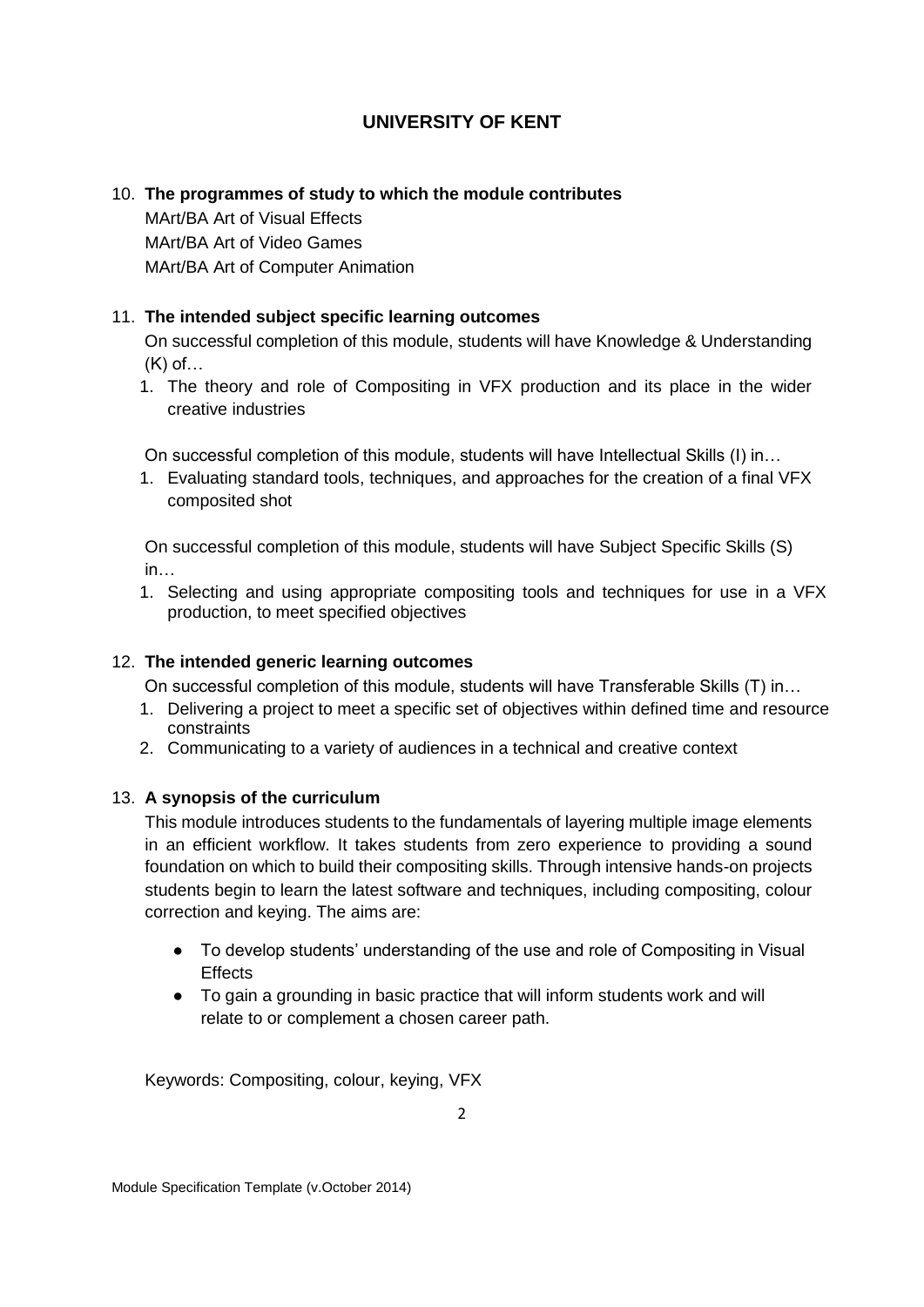Outline syllabus:

- Compositing theory and concepts
- Premultiplied images
- 2D tracking
- Rotoscoping
- Rig removal
- Keying
- Colour correction and grading

## 14. **Indicative Reading List**

### *Recommended*

- *Compositing Visual Effects: Essentials for the Aspiring Artist*, 2nd Edition, Wright, Steve (2011). Focal Press
- *Rotoscoping: Techniques and Tools for the Aspiring Artist*, Bratt, Benjamin, (2011), Focal press
- *Light for Visual Artists: Understanding & Using Light in Art & Design*, Richard Yot, Laurence King Publishers (2011)
- *If It's Purple, Someone's Gonna Die: The Power of Color in Visual Storytelling*, Bellantoni, Patti. (2005). Focal Press

### *Electronic*

- <https://www.thefoundry.co.uk/>
- <http://www.fxguide.com/>
- <http://www.cinefex.com/>

#### 15. **Learning and Teaching Methods, including the nature and number of contact hours and the total study hours which will be expected of students, and how these relate to achievement of the intended module learning outcomes**

Learning and teaching takes place through four key modes of delivery. These provide a blend of technical skills training, exploration of theory and praxis, application in the studio, and selfdirected study and development time. The balance differs depending on the type of module. As this is a Craft module, the balance is skewed in favour of Skills Sessions.

| Total                  | 150 hours   |
|------------------------|-------------|
| Self-Directed          | c. 25 hrs   |
| Studio Time            | c. 45 hrs   |
| <b>Tutorials</b>       | $c. 20$ hrs |
| <b>Skills Sessions</b> | $c.60$ hrs  |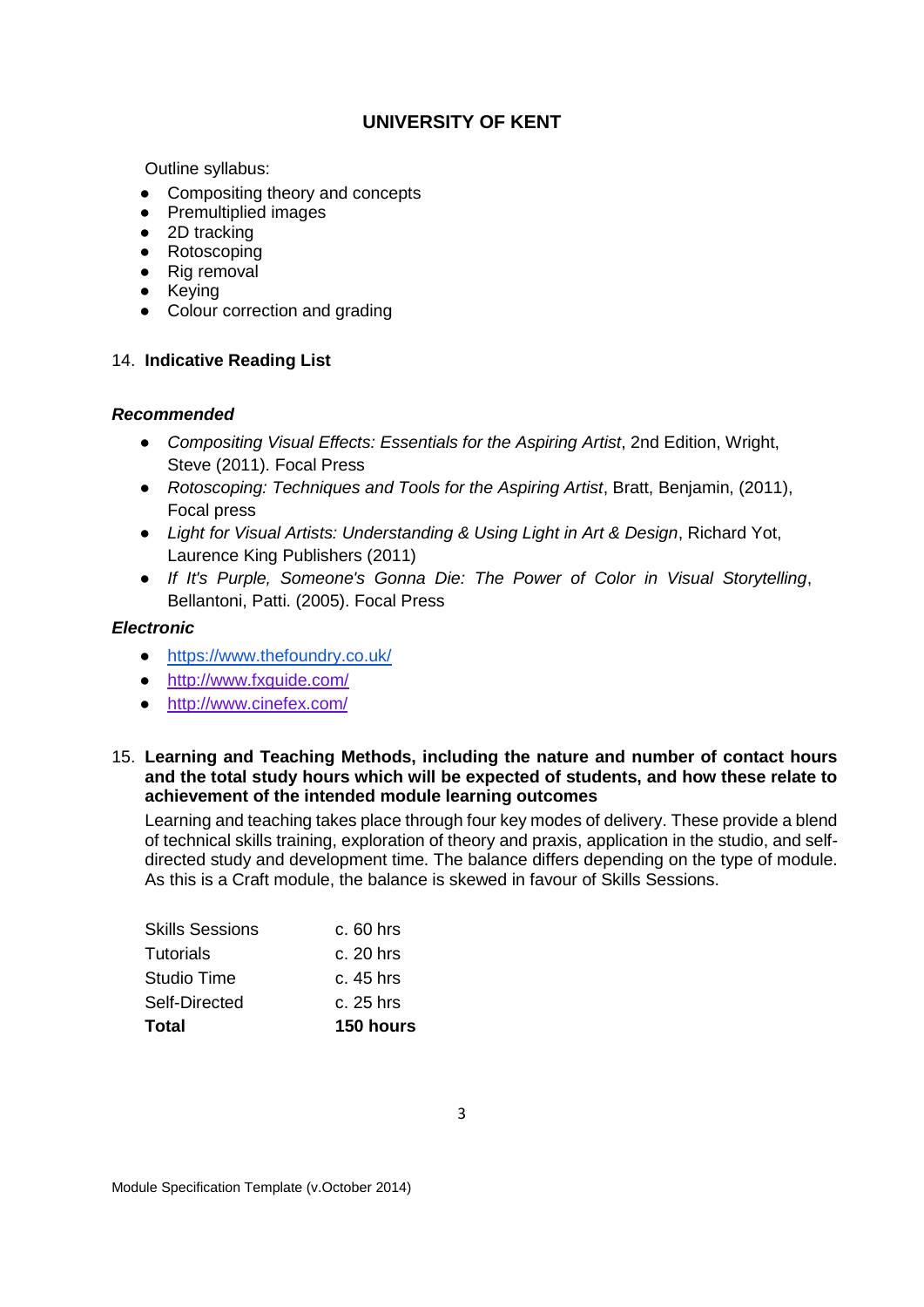### 16. **Assessment methods and how these relate to testing achievement of the intended module learning outcomes**

Formative assessment will be provided throughout the module, both in terms of feedback on work in progress during Skills Sessions and Tutorials.

Summative assessment will be based on a Portfolio and Retrospective, and assessed using one or more of the Assessment Types (see Programme Specification).

### **Compositing exercise (Formative 0%)**

This provides formative input into students' development. This is a basic compositing exercise and students will be expected to understand the basic compositing pipeline. Present for formative feedback at a Studio Crit.

#### **Assignment 1: Product (75%)**

The assessment will test Learning Outcomes: I1, S1, T1

Create a final composited shot from supplied materials to a brief with strict guidelines and limitations. Presenting for a Panel Crit, the student will be required to demonstrate how they have met the Learning Outcomes in their work.

The scope and size of this piece of work will be defined by the brief and the learning outcomes, and will take into account the length of time and skill level of the students.

#### **Assignment 2: Retrospective (25%)**

The assessment will test Learning outcomes: K1, T2

The student will be required to use the learning outcomes as starting points for an enquiry into their work over the course of the module. How does your work relate to established theory and practice? How well did they do? What might they do differently next time? They will need to write their analysis, give themselves a grade based on the grading criteria, and present this for moderation and assessment.

## 17. **Implications for learning resources, including staff, library, IT and space** No implications.

18. **The Collaborative Partner recognises and has embedded the expectations of current disability equality legislation, and supports students with a declared disability or special educational need in its teaching. Within this module we will make reasonable adjustments wherever necessary, including additional or substitute materials, teaching modes or assessment methods for students who have declared and discussed their learning support needs. Arrangements for students with declared disabilities will be made on an individual basis, in consultation with the Collaborative**